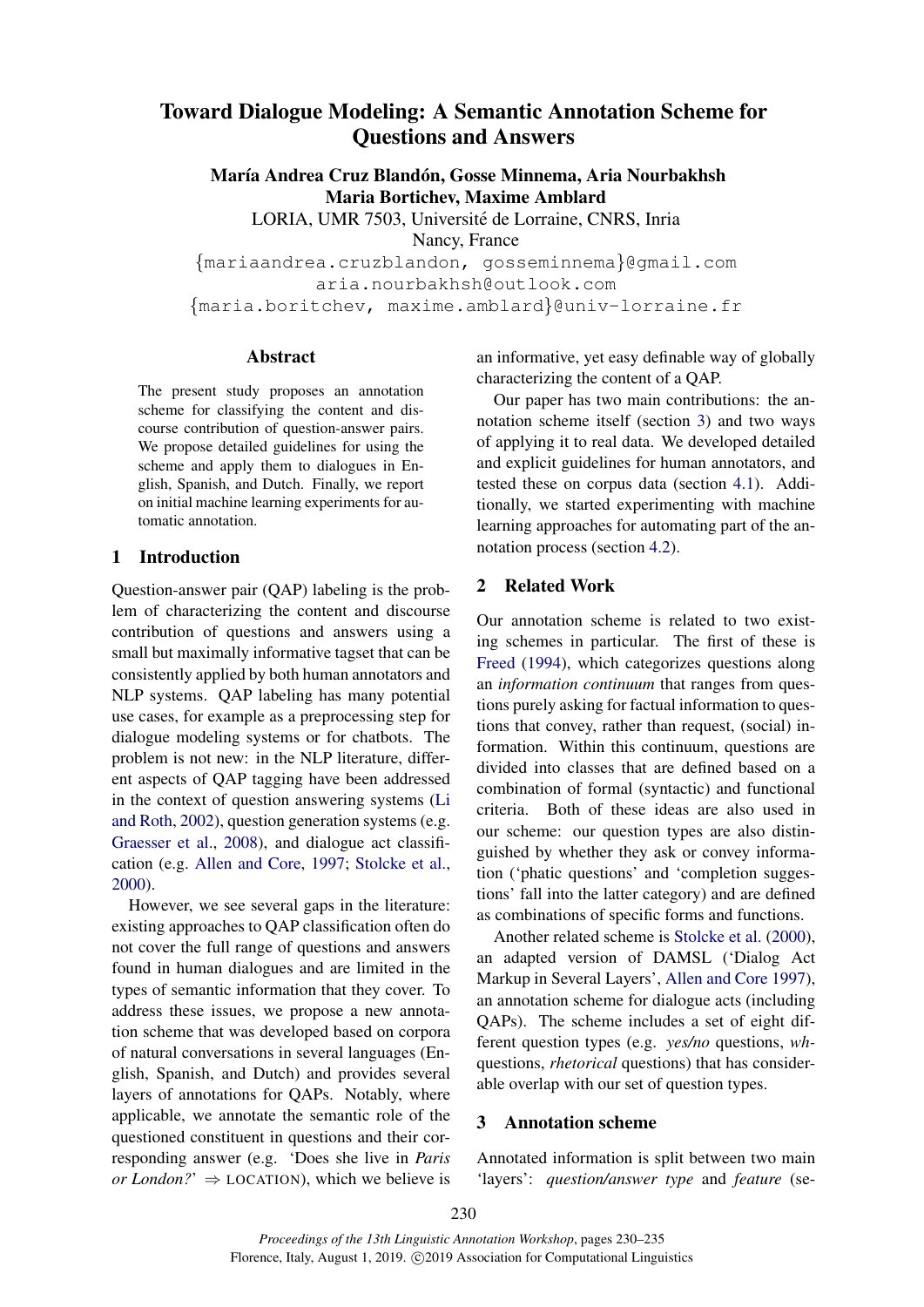mantic role). Every question or answer is assigned at least a type tag, and depending on the type, a feature tag.

#### 3.1 Questions

The question tagset was designed in a corpusdriven way, starting with two basic types and expanding the tagset based on corpus data. Our starting assumption is that the corpora would contain at least two well-known and well-defined categories of questions: *yes/no* questions and *wh*questions [\(Freed,](#page-4-2) [1994\)](#page-4-2). In our opinion, both of these types are useful *a priori*, because they are each associated with a clear set of syntactic, semantic, and pragmatic characteristics (at least for the languages that are included in this study). Prototypical English *yes/no* questions are characterized by subject-auxiliary inversion and do-support (syntax), express a proposition that could be true or false (semantics), and their answers are expected to either confirm or deny this proposition (pragmatics). On the other hand, a prototypical English *wh*-question contains a fronted constituent that starts with a *wh*-word (syntax), expresses a proposition with missing information (semantics), and expects the answerer to supply this missing information (pragmatics) [\(Freed,](#page-4-2) [1994\)](#page-4-2).

Next, we looked for questions in our corpora that did not correspond to either of the two prototypes and extended the scheme to fit them (see table [1](#page-1-0) for the final scheme and examples). First, there are questions that are similar to *wh-*questions or *yes/no* questions but have a deviant form (e.g. *wh-in-situ* questions like 'You saw what?', or yes/no questions without inversion such as 'You saw him?'). We decided not to introduce new categories for these on the basis of their semantics and pragmatics.

A second group of questions has the syntactic characteristics of a *yes/no* question or a *wh*question, but a different pragmatics and/or semantics. For example, the asker of the question suggests a way to complete the utterance of the previous speaker, and the expected answer would confirm or deny this suggestion. This is subtly different from a prototypical *yes/no* question because the asker of the question does not necessarily ask their interlocutor to confirm the truth value of the suggestion (e.g. *A: it includes heat and uhm, I think B: Water?*,  $SCoSE/Any$ , line  $746-747<sup>1</sup>$  $746-747<sup>1</sup>$  $746-747<sup>1</sup>$ ). We

call these types of questions *completion suggestions*.

<span id="page-1-0"></span>

|      | Tag Name                                                                                          | Tag Name       |
|------|---------------------------------------------------------------------------------------------------|----------------|
| CS — | YN Yes/No question<br>Completion suggestion $\vert PQ$ Phatic question<br>DQ Disjunctive question | WH Wh-question |

Table 1: Question types

The third group of questions appear to be a *yes/no* question or a *wh*-question, respectively, but their context and intonation make clear that the asker is not actually interested in the confirmation or denial of the proposition. Instead, such questions can have various so-called *phatic functions*, i.e. their semantic content is less important than their social and rhetorical functions [\(Freed,](#page-4-2) [1994;](#page-4-2) [Senft,](#page-5-2) [2009\)](#page-5-2). We call this type of questions *phatic questions* (e.g. *right?* / *oh yeah?* / *you know?*).[2](#page-1-2)

Finally, some questions containing a disjunction (e.g. 'Do you go on Monday or on Tuesday?') are semantically and pragmatically similar to *wh*-questions, but are syntactically closer to *yes/no* questions. This kind of questions, like *yes/no* questions, exhibits subject-auxiliary inversion (at least in English), but does not ask for the confirmation or denial of the proposition that it expresses. Instead, it expects the answerer to provide some missing information with the set of options to choose from. We call this type of questions *disjunctive questions* (sometimes also called *alternative questions* in the literature).

#### 3.2 Features

*Wh-* and *disjunctive* questions are always 'about' a particular constituent (e.g. '*Which man* is running?', 'Do you want *coffee or tea*?'). The *feature*, or semantic role of this constituent provides information about the content of the question and the expected answer (e.g. if the questioned constituent is an AGENT then it is likely that the answer will refer to a person). Detecting semantic roles requires semantically analyzing the sentence, but for *wh-*questions, *wh*-words often provide cues (e.g. 'where' for LOCATION). Our feature annotations follow the feature set (see table [2\)](#page-2-2) and the

<span id="page-1-1"></span><sup>&</sup>lt;sup>1</sup>See section [4.1.2](#page-2-1) for information about our corpora.

<span id="page-1-2"></span><sup>2</sup>Note that our use of the term *phatic question* is somewhat broader than the *phatic information* question described in [Freed](#page-4-2) [\(1994\)](#page-4-2); for example, our definition also includes rethorical questions, while in Freed's scheme, these are not included.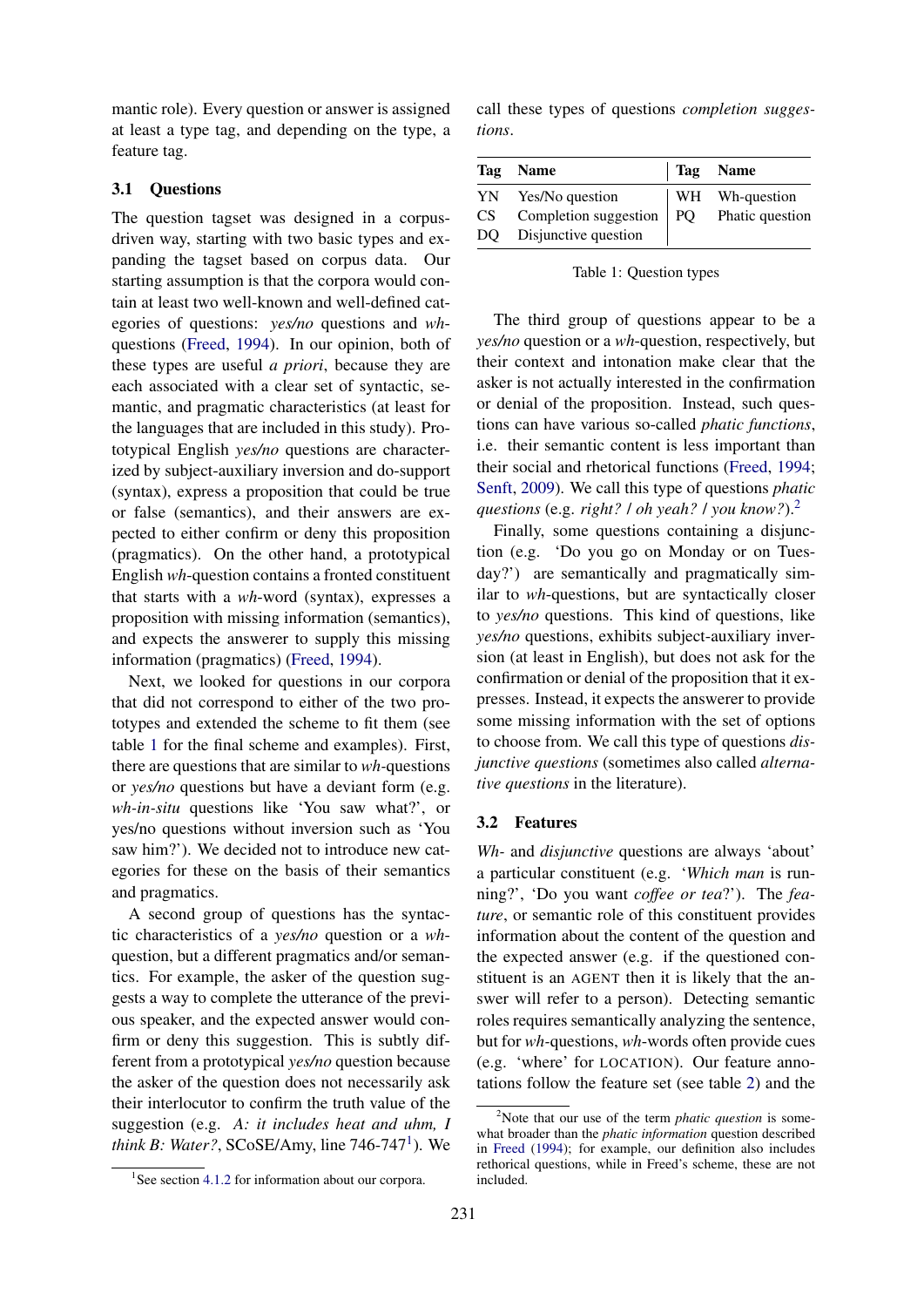mapping from (English) *wh*-words to features proposed in [Boritchev](#page-4-3) [\(2017\)](#page-4-3) (adapted from [Jurafsky](#page-4-4) [and Martin](#page-4-4) [2000\)](#page-4-4).

<span id="page-2-2"></span>

| Tag  | <b>Name</b>     |           | Tag Name |
|------|-----------------|-----------|----------|
|      | TMP Temporality | OW        | Owner    |
| LOC. | Location        | <b>RE</b> | Reason   |
| AG   | Agent           | <b>TH</b> | Theme    |
| CH.  | Characteristic  |           |          |

Table 2: Features

### 3.3 Answers

The main intuition underlying our answer annotation scheme is that question types restrict their answers: for example, *yes/no* questions are prototypically answered by 'yes' or 'no', and *wh*-questions ask for a constituent with a particular feature. Table [3](#page-2-3) summarizes our answer types and their corresponding question types. Among these types of answers, there may be overlaps. For example, a 'deny the assumption' answer can be thought of as a negative answer because it is possible that they share the same grammatical and semantic structure. Different factors including the context and prosody are relevant to decide overlapping tags.

Some questions are not followed by answer. We distinguish between two situations. First, there are questions that receive a reply that, while not providing the information asked for in the question, clearly do respond to it. For example, in the QAP *A: 'When will you guys get off?' / B: 'My last exam is like . . . I don't know'* (SCoSe/Amy, line 243- 244), B's response does not answer A's question directly but does engage with it as there is a logical connection between finishing the exams and going on vacation. In such cases, the response is tagged as *unrelated topic (UT)* because it is about a different topic but still responds to the question. By contrast, when there is no response at all, no answer should be annotated.

### 4 Annotation Experiments

In this section, we discuss our experiments with applying the scheme manually (section [4.1\)](#page-2-0) and using machine learning techniques (section [4.2\)](#page-3-0).

#### <span id="page-2-0"></span>4.1 Manual annotation

We have experimented with applying the scheme on real-world data. Our experiment consists of

<span id="page-2-3"></span>

| <b>Tags</b> | <b>Name</b>                | <b>Question Type</b> |  |  |  |
|-------------|----------------------------|----------------------|--|--|--|
| <b>PA</b>   | <b>Positive Answer</b>     | YN, CS               |  |  |  |
| <b>NA</b>   | <b>Negative Answer</b>     | YN, CS               |  |  |  |
| FA          | <b>Feature Answer</b>      | DQ, WH               |  |  |  |
| <b>PHA</b>  | <b>Phatic Answer</b>       | YN, CS, DQ, WH, PQ   |  |  |  |
| UA.         | <b>Uncertainty Answers</b> | YN, CS, DQ, WH, PQ   |  |  |  |
| UT          | <b>Unrelated Topic</b>     | YN, CS, DQ, WH, PQ   |  |  |  |
| DA          | Deny the Assumption        | YN, CS, DQ, WH, PQ   |  |  |  |

Table 3: Answers

two parts: writing annotation guidelines to explicitly define the annotation process and annotating 701 questions across three languages, namely, En-glish, Spanish, and Dutch.<sup>[3](#page-2-4)</sup>

#### 4.1.1 Annotation guide

In order to help annotators apply the scheme consistently, we wrote annotation guidelines for English, which include examples and instructions for how to use the annotation software (ELAN [2017,](#page-4-5) [Sloetjes and Wittenburg](#page-5-3) [2008\)](#page-5-3). The annotation procedure guides the annotator in identifying questions, dealing with transcription errors, determining question types, and adding tags for additional information such as features, complexity, and indirectness.

Some question types have a very specific prototypical syntactic form (e.g. *wh*-questions), whereas other questions can have several different forms (e.g. *phatic* questions). We exploit this by defining a precedence order for question types, which serves as a filter for identifying questions. The precedence order lists question types from the most specific to the most general ones, i.e. from questions with easily identifiable characteristics to those that can have different forms as it is the case for the phatic questions. The precedence order is as follows: (1) *Wh-questions*, (2) *Disjunctive questions*, (3) *Yes/No questions*, (4) *Completion suggestions* (5) *Phatic questions.*

#### <span id="page-2-1"></span>4.1.2 Corpora

We annotated several dialogues from three different corpora in three languages: the *Saarbrucken ¨ Corpus of Spoken English (SCoSE)* [\(Norrick,](#page-5-4) [2017\)](#page-5-4), a corpus of face-to-face conversations; the *CallFriend* corpus (Spanish) [\(Canavan and Zip](#page-4-6)[perlen,](#page-4-6) [1996\)](#page-4-6), a corpus of phone conversations;

<span id="page-2-4"></span><sup>&</sup>lt;sup>3</sup>Our guidelines and annotations are available in our repository at [https://github.com/andrea08/](https://github.com/andrea08/question_answer_annotation) [question\\_answer\\_annotation](https://github.com/andrea08/question_answer_annotation).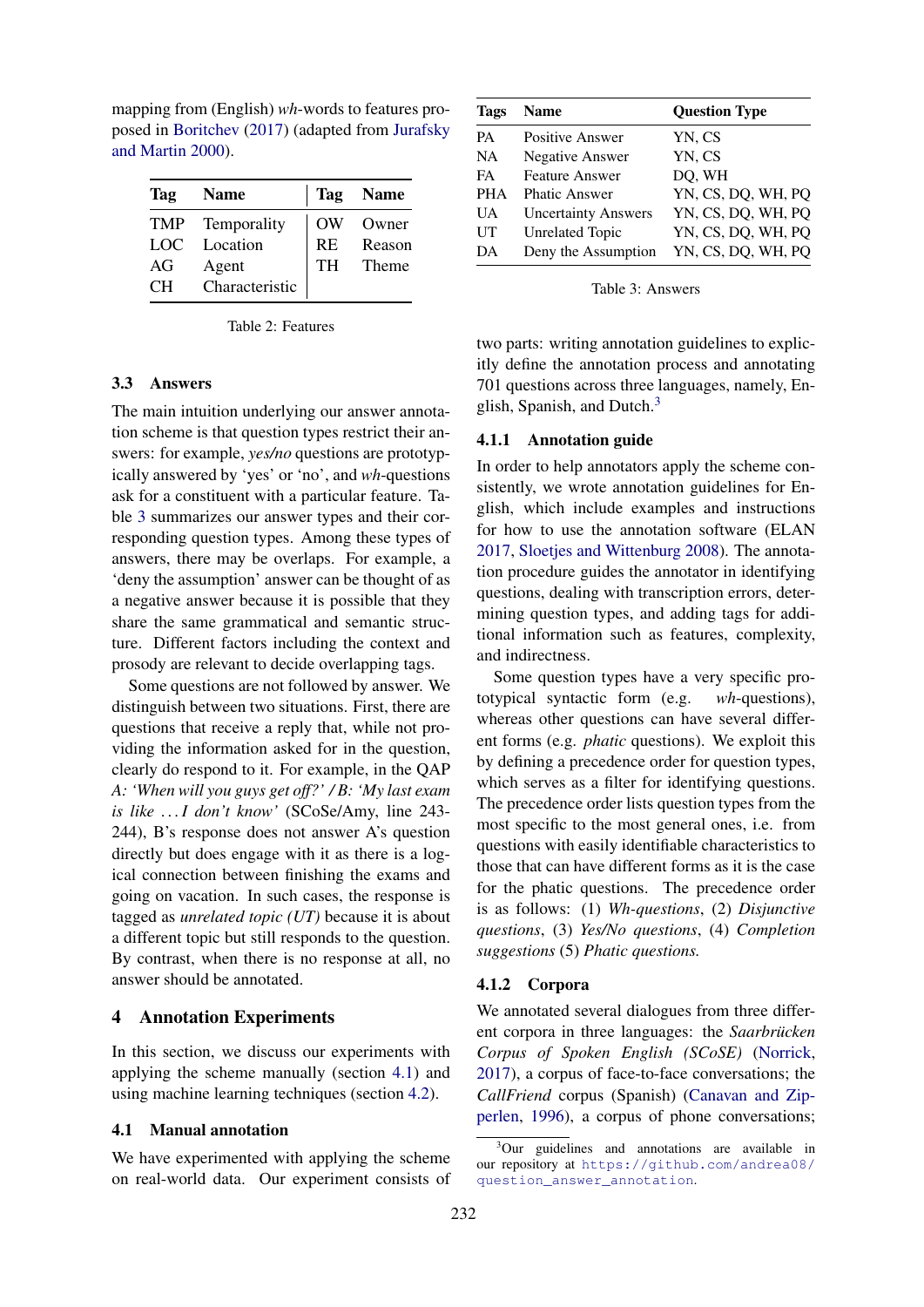<span id="page-3-2"></span>

| <b>Annotators</b> | $A_{\alpha}$ | к.   |
|-------------------|--------------|------|
| Questions         | 0.73         | 0.63 |
| Features          | 0.90         | 0.67 |
| Answers           | 0.59         | 0.49 |

Table 4: Cohen's Kappa score  $(\kappa)$  and observed agreement  $(A<sub>o</sub>)$  for gold standard dialogue.

and the *Spoken Dutch Corpus (CGN)* [Oostdijk](#page-5-5) [2001,](#page-5-5) a corpus of phone conversations. The purpose of annotating these dialogues was to test the annotation scheme on different languages and produce annotated data.

We annotated all questions in a subset of 4,939 utterances from the SCoSE corpus. Of these, 3,578 utterances were used to build the 'gold standard' corpus (used for calculating agreement scores and training machine learning algorithms). The remainder of the corpus was used as a test set in the machine learning algorithms. Furthermore, we annotated questions and answers from 2,618 and 935 utterances of CallFriend and CGN corpora, respectively. We relied primarily on the transcriptions of the corpora; in case of doubt, we made use of the audio recordings as well.

# 4.1.3 Results

We annotated 701 questions (Q) and 483 answers (A), distributed as follows:  $422$  (Q)  $/ 289$  (A) in the ScoSE corpus;  $87$  (Q)  $/72$  (A) in the CGN corpus; and 192 (Q)  $/$  122 (A) in the CallFriend corpus. A descriptive analysis of our annotations shows that *yes/no* questions are the most common type in the three corpora, 40% (Spanish), 42% (English) and 64% (Dutch).

To evaluate the annotations, inter-annotator agreement was calculated based on a subset of the gold standard corpus. $4$  Table 4 illustrates the values of observed agreement  $(A<sub>o</sub>)$  and Cohen's  $\kappa$  [\(Cohen,](#page-4-7) [1960\)](#page-4-7) obtained for question, feature and answer annotation. The agreement values obtained for question types were over 0.6 (for all annotators combined). This would generally be considered to be a 'moderate' level of agreement [\(Landis and Koch,](#page-4-8) [1977\)](#page-4-8). A large share of our disagreements came from phatic questions; distinguishing these from other question types sometimes relies on subtle pragmatic and semantic con-

<span id="page-3-1"></span><sup>4</sup>This subset consists of the 690 utterances jointly annotated by all three annotators.

textual judgements. Agreement for answer types is lower than for question types because question types restrict answer types and hence question type disagreements can cause answer type disagreements.

In order to improve the annotation guidelines, we systematically examined all of the disagreements, most of which fell into one of four categories: (1) Simple mistakes, such as missing a question or choosing an (obviously) wrong tag. (2) Disagreements as a consequence of a previous disagreement; e.g., *wh*-questions need feature annotations, but *phatic* questions do not. In this case, a disagreement about the question type can cause further disagreement about feature type. (3) Missing instructions in the annotation guidelines for handling particular situations, e.g. annotating utterances containing interruptions. (4) Utterances whose interpretation was ambiguous and depends on subtle intonational or contextual cues for which it is hard to formulate a general rule.

#### <span id="page-3-0"></span>4.2 Machine learning

We also conducted preliminary machine learning experiments for automating the annotation process. For the moment, we focus only on question type classification for English dialogues. So far, the approach that shows the most promising results is a decision tree algorithm [\(Quinlan,](#page-5-6) [1986\)](#page-5-6) that takes as input a set of hand-designed features representing formal characteristics of a question, such as its length, the presence of a *wh*-word, and the presence of words such as *really?* or *you know?* Our full feature set is given in Table [5.](#page-4-9) Note that these features are quite superficial and do not take into account the discourse context of a question. Still, the algorithm achieves an accuracy score of 0.73 and an F1-score of 0.58, outperforming our majority-class baseline algorithm by a wide margin ( $acc. = 0.47, F1 = 0.31$ ).<sup>[5](#page-3-3)</sup>

Analysing the effect of the features in the predictions of the decision tree, we found that the majority of the mistakes were associated with the length of the questions. From the questions that were misclassified and had a length less than 6 (26 questions), 50% were wrongly predicted as *phatic* questions. Particularly, as with manual annotations, *phatic* questions that contain *wh-words* were source of disagreement and misclassified. Table

<span id="page-3-3"></span> $5A$  global F1 score was calculated by macro-averaging the scores for individual classes.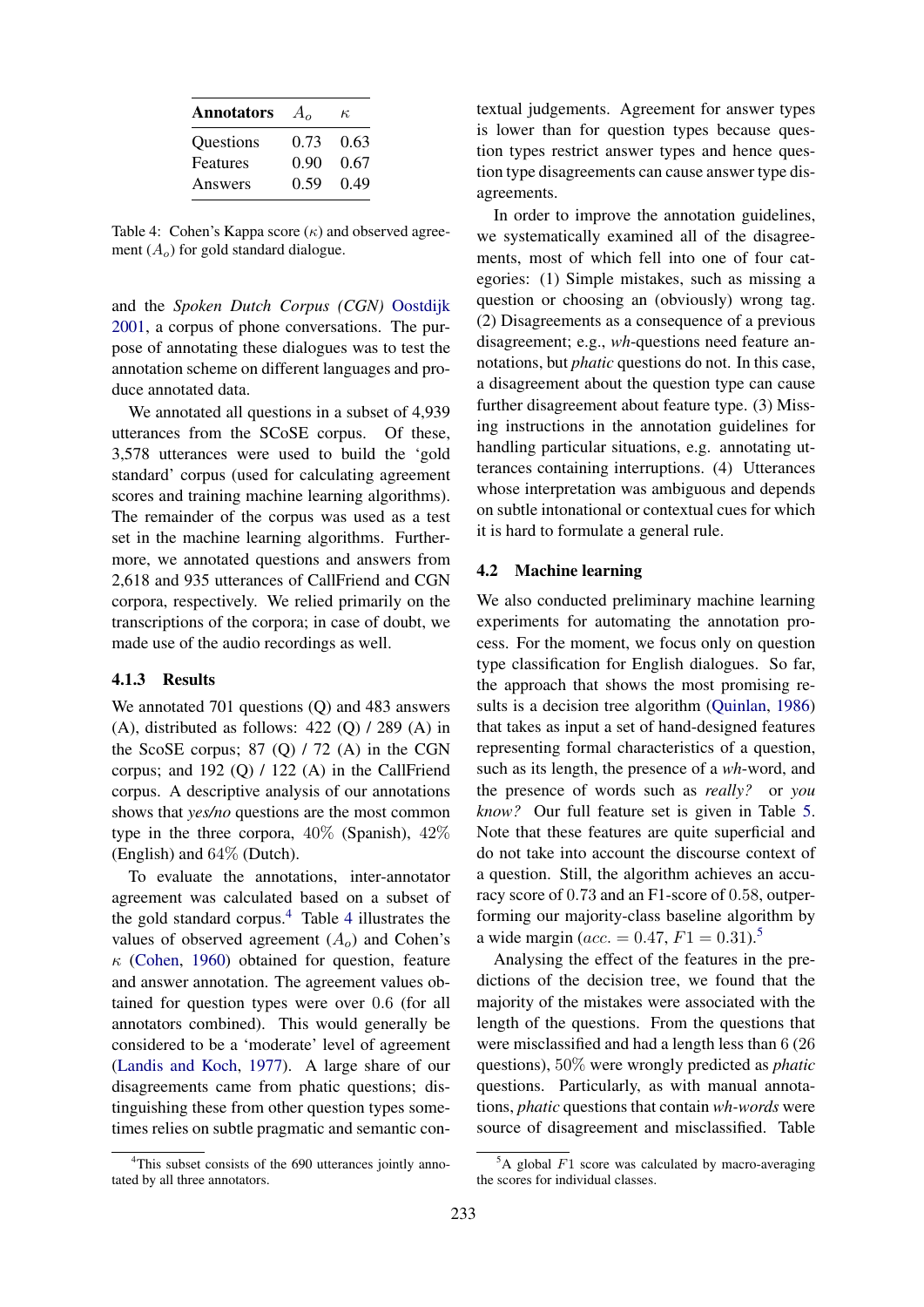[6](#page-4-10) shows the confusion matrix for all the question types.

<span id="page-4-9"></span>

| Feature                                       | <b>Description</b>                                                                   | Value       |
|-----------------------------------------------|--------------------------------------------------------------------------------------|-------------|
| has_wh                                        | Contains a wh-constituent                                                            | True, False |
| has or                                        | Contains the word "or"                                                               | True, False |
| has<br>inversion                              | Verb before NP (based on shal-<br>low parse)                                         | True, False |
| has_tag                                       | Contains a tag ('isn't it', 'right')                                                 | True, False |
| last utt<br>similar                           | Question shares $\geq 50\%$ of its<br>words with the previous utter-<br>ance         | True, False |
| $last_{\text{-}utt_{\text{-}}}$<br>incomplete | Previous utterance is interrupted<br>(marked with special transcrip-<br>tion symbol) | True, False |
| has_cliche                                    | Contains a phatic marker ('you<br>know?', 'really?')                                 | True, False |
| length                                        | Number of words                                                                      | Numerical   |

|  |                                                         | $\mathbf{V}$ $\mathbf{N}$ $\mathbf{N}$ $\mathbf{N}$ $\mathbf{N}$ $\mathbf{N}$ $\mathbf{N}$ $\mathbf{N}$ $\mathbf{N}$ $\mathbf{N}$ $\mathbf{N}$ $\mathbf{N}$ $\mathbf{N}$ $\mathbf{N}$ $\mathbf{N}$ $\mathbf{N}$ $\mathbf{N}$ $\mathbf{N}$ $\mathbf{N}$ $\mathbf{N}$ $\mathbf{N}$ $\mathbf{N}$ $\mathbf{N}$ $\mathbf{N}$ $\mathbf{$ |  |  |  |  |
|--|---------------------------------------------------------|------------------------------------------------------------------------------------------------------------------------------------------------------------------------------------------------------------------------------------------------------------------------------------------------------------------------------------|--|--|--|--|
|  |                                                         |                                                                                                                                                                                                                                                                                                                                    |  |  |  |  |
|  |                                                         |                                                                                                                                                                                                                                                                                                                                    |  |  |  |  |
|  | Table 5: Extracted features for the classification task |                                                                                                                                                                                                                                                                                                                                    |  |  |  |  |

<span id="page-4-10"></span>

|               | YN | DO | PQ | $\mathbf{CS}$ | WH       | <b>Support</b> |
|---------------|----|----|----|---------------|----------|----------------|
| YN            | 74 |    | 8  |               | 2        | 88             |
| DQ            | 0  | 3  | 0  | 0             | 0        | 3              |
| PQ            |    | 0  | 15 | 0             | 8        | 30             |
| $\mathbf{CS}$ |    | 0  | 0  | 0             | $\theta$ |                |
| WH            | 10 | 0  | 9  | $\theta$      | 43       | 62             |

Table 6: Confusion matrix of decision tree prediction. Testing data set, 184 questions.

Furthermore, we experimented with two neural architectures, a bag-of-words (BOW) classifier and a recurrent neural network (RNN), to test what input representations are most informative. However, so far these models suffer from overfitting and perform worse than the decision tree model (BOW:  $acc. = 0.76, F1 = 0.44$ ; RNN:  $acc. = 0.54, F1 = 0.24$ . We expect these models to perform better when more training data is available.

# 5 Conclusion

This paper introduced a new annotation scheme for question-answer pairs in natural conversation. The scheme defines five question types and seven answer types based on a mix of formal and functional criteria. An annotation guide was developed and multi-lingual corpora were annotated. Interannotator agreement scores were moderately high; a qualitative analysis of disagreements led to improvements to the annotation guidelines. Initial

machine learning experiments show that a simple decision tree algorithm achieves above-baseline performance, but much work remains to be done for making automatic annotation practically feasible. For future work, we would also like to expand the multilingual component of our work by adding language-specific guidelines, annotating more corpora, and adapting our machine learning algorithms to different languages.

# Acknowledgements

This paper was written while the first authors (Cruz Blandón, Minnema, Nourbakhsh) were enrolled in the European Master Program in Language and Communication Technologies (LCT) and were supported by the European Union Erasmus Mundus program.

#### References

- <span id="page-4-1"></span>James Allen and Mark Core. 1997. Draft of DAMSL: Dialog act markup in several layers. [https:](https://www.cs.rochester.edu/research/speech/damsl/RevisedManual/) [//www.cs.rochester.edu/research/](https://www.cs.rochester.edu/research/speech/damsl/RevisedManual/) [speech/damsl/RevisedManual/](https://www.cs.rochester.edu/research/speech/damsl/RevisedManual/), accessed January 22, 2019.
- <span id="page-4-3"></span>Maria Boritchev. 2017. Approaching dialogue modeling in a dynamic framework. Master's thesis, Université de Lorraine.
- <span id="page-4-6"></span>Alexandra Canavan and George Zipperlen. 1996. [CALLFRIEND, Spanish-Non-Caribbean Dialect](https://catalog.ldc.upenn.edu/LDC96S58) [\(LDC Catalog Number: LDC96S58\).](https://catalog.ldc.upenn.edu/LDC96S58)
- <span id="page-4-7"></span>Jacob Cohen. 1960. [A coefficient of agreement for](https://doi.org/10.1177/001316446002000104) [nominal scales.](https://doi.org/10.1177/001316446002000104) *Educational and Psychological Measurement*, 20(1):37–46.
- <span id="page-4-5"></span>ELAN (version 5.2). 2017. The Language Archive, Max Planck Institute for Psycholinguistics, Nijmegen, The Netherlands. [https:](https://tla.mpi.nl/tools/tla-tools/elan/) [//tla.mpi.nl/tools/tla-tools/elan/](https://tla.mpi.nl/tools/tla-tools/elan/).
- <span id="page-4-2"></span>Alice F. Freed. 1994. The form and function of questions in informal dyadic conversation. *Journal of Pragmatics*, 21(6):621 – 644.
- <span id="page-4-0"></span>Art Graesser, Vasile Rus, and Zhiqiang Cai. 2008. Question classification schemes. In *Proceedings of the Workshop on Question Generation*.
- <span id="page-4-4"></span>Daniel Jurafsky and James H. Martin. 2000. *Speech and Language Processing: An Introduction to Natural Language Processing, Computational Linguistics, and Speech Recognition*, 1st edition. Prentice Hall PTR, Upper Saddle River, NJ, USA.
- <span id="page-4-8"></span>J. Richard Landis and Gary G. Koch. 1977. The measurement of observer agreement for categorical data. *Biometrics*, 33(1):159–174.